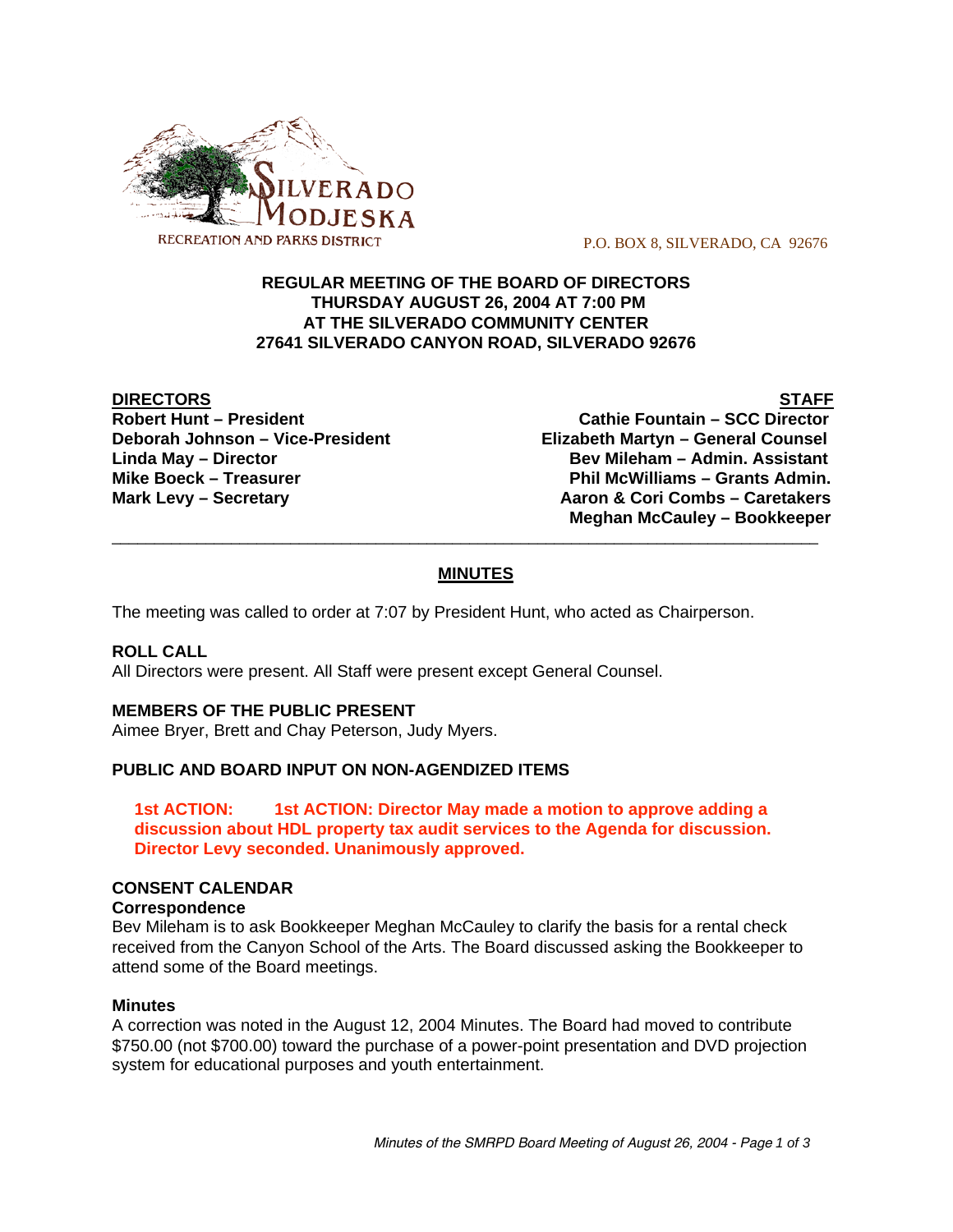### **2nd ACTION: Director Johnson made a motion to accept the Consent Calendar. Director Boeck seconded. Unanimously approved.**

## **CHILDREN'S CENTER REPORT**

Children's Center Assistant Director Aimee Bryer presented the Monthly Financial and Operating Reports.

This summer's program was a popular and curricular success, but not a financial one. Extra expenses required by frequent field trips added to other losses experienced over the summer. The Children's Center is now entering the fall program and things are looking up. Enrollments are up, with 12 kindergarteners signed up for September. A Chili Cook-Off fundraiser is scheduled for Sept.  $19<sup>th</sup>$  at Irvine Lake, and promises to be a large affair. The money raised will go directly toward the Center's operating expenses.

### **3rd ACTION: Director Johnson made a motion to accept the Children's Center Report. Director Levy seconded. Unanimously approved.**

### **DISTRICT FACILITIES**

Caretaker's Aaron and Cori Combs gave their Monthly Report and the Safety and Maintenance Report to the Board for review and discussion. There have been no problems. Brett Peterson offered his help in checking a window that needs repair in the men's restroom in Silverado Park. Director Johnson noted the repair of a broken outlet plate that had posed a safety hazard, and commended the Caretakers for taking care of this.

Director Hunt will attempt to get the Calendar of Community Center bookings on the District website working again.

**4th ACTION: Director Johnson made a motion to accept the Caretaker's Report. Director Levy seconded. Unanimously approved.**

#### **GRANTS ADMINISTRATOR'S REPORT**

Grants Administrator Phil McWilliams reported that he is soliciting the services of an architect for renovations and expansions of District facilities under the guidelines of Prop. 40.

In contacting both contractors and architects who had been previously engaged by the District, the Grants Administrator discovered two specific instances of individuals who contracted to perform work for the District, did so satisfactorily, and for reasons unknown were never paid for these services. The Board expressed concern about this and will investigate.

#### **TREASURER'S REPORT**

Approval of payment of Transmittals in the total amount of **\$1,564.63**.

**5th ACTION: Director Boeck made a motion to approve payment of Transmittal 08- 04B for \$1,214.63 total to: K.J. Snyder, \$250.00 payment for Inv. #10169; Southern California Edison, \$618.50 payment for Invoice dated 08/10/04; Caretaker Cori Combs, \$346.13 payment for reimbursement claims. Director Johnson seconded, unanimously approved.**